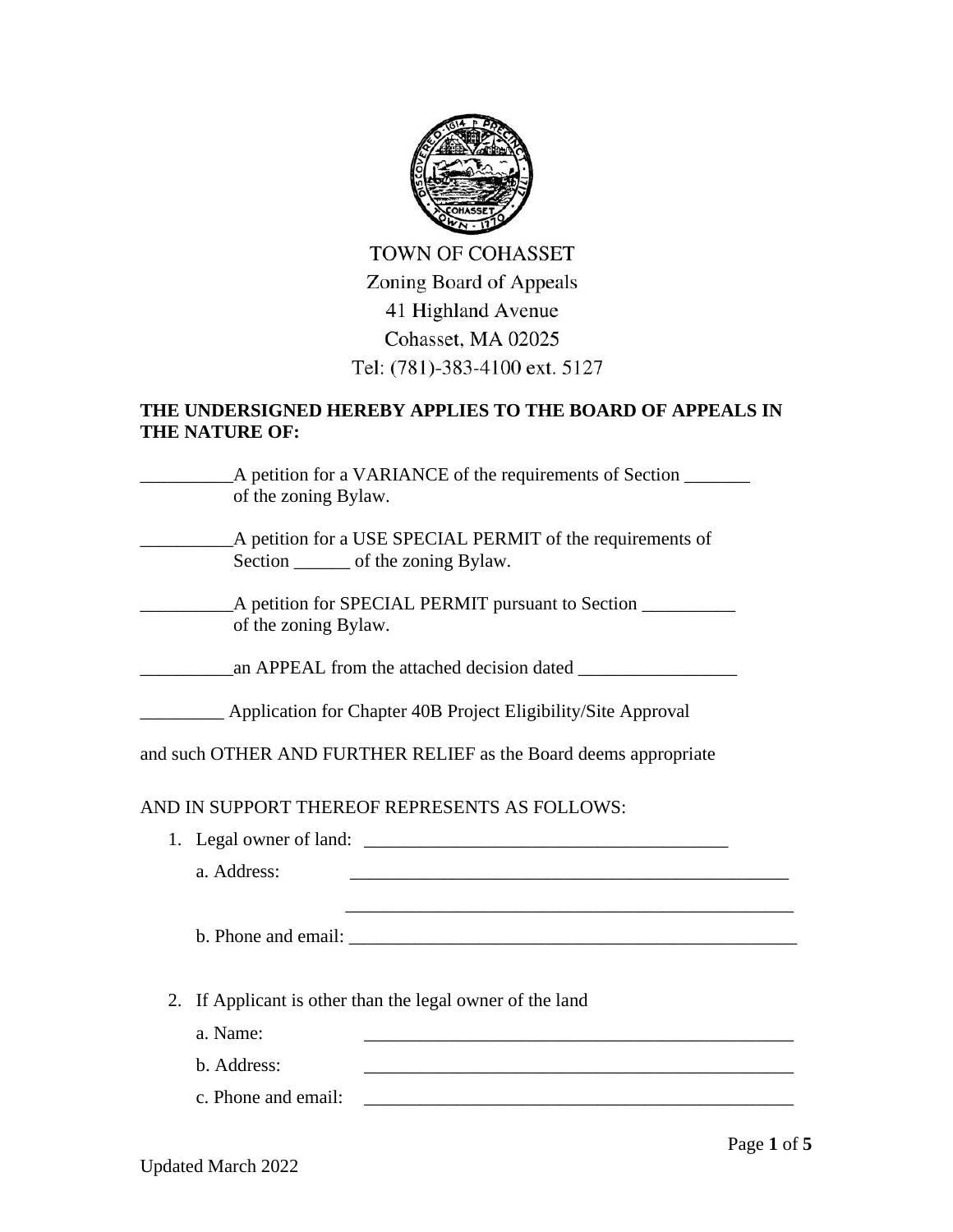|    |                                                                                  | d. Property Interest (i.e., builder, prospective owner) ________________________  |  |                                                                                                                        |           |  |  |  |
|----|----------------------------------------------------------------------------------|-----------------------------------------------------------------------------------|--|------------------------------------------------------------------------------------------------------------------------|-----------|--|--|--|
| 3. |                                                                                  | Description of this property:                                                     |  |                                                                                                                        |           |  |  |  |
|    |                                                                                  | a. Address:                                                                       |  |                                                                                                                        |           |  |  |  |
|    |                                                                                  |                                                                                   |  |                                                                                                                        |           |  |  |  |
|    |                                                                                  | c. Deed as recorded in NORFOLK COUNTY REGISTRY OF DEEDS:                          |  |                                                                                                                        |           |  |  |  |
|    |                                                                                  |                                                                                   |  |                                                                                                                        |           |  |  |  |
|    |                                                                                  | 4. Zoning District: _________________ Overlay District (if any) ________________  |  |                                                                                                                        |           |  |  |  |
| 5. |                                                                                  | Has an application for relief from Zoning Bylaws ever been filed for this parcel? |  |                                                                                                                        |           |  |  |  |
|    |                                                                                  | YES/NO                                                                            |  |                                                                                                                        |           |  |  |  |
|    |                                                                                  | Explain (if yes):                                                                 |  |                                                                                                                        |           |  |  |  |
|    |                                                                                  | ,我们也不能在这里的时候,我们也不能在这里的时候,我们也不能会在这里的时候,我们也不能会在这里的时候,我们也不能会在这里的时候,我们也不能会在这里的时候,我们也不 |  |                                                                                                                        |           |  |  |  |
| 6. |                                                                                  |                                                                                   |  |                                                                                                                        |           |  |  |  |
| 7. | Date of principal structure / dwelling was built (if applicable): ______________ |                                                                                   |  |                                                                                                                        |           |  |  |  |
|    |                                                                                  | Date and nature of other structures/additions: __________________________________ |  |                                                                                                                        |           |  |  |  |
|    |                                                                                  |                                                                                   |  |                                                                                                                        |           |  |  |  |
|    |                                                                                  | 8. Area Regulations (Section 5.3.1) REQUIRED EXISTING                             |  |                                                                                                                        | PROPOSED* |  |  |  |
|    |                                                                                  | a. Area (lot size)                                                                |  | <u> 1980 - John Stone, mars and de la partie de la partie de la partie de la partie de la partie de la partie de l</u> |           |  |  |  |
|    |                                                                                  | b. Frontage                                                                       |  |                                                                                                                        |           |  |  |  |
|    | $\mathbf{c}$ .                                                                   | Lot width                                                                         |  |                                                                                                                        |           |  |  |  |
|    | d.                                                                               | Front setback                                                                     |  |                                                                                                                        |           |  |  |  |
|    | e.                                                                               | Rear setback                                                                      |  |                                                                                                                        |           |  |  |  |
|    | f.                                                                               | Side setback #1                                                                   |  |                                                                                                                        |           |  |  |  |
|    | g.                                                                               | Side setback #2                                                                   |  |                                                                                                                        |           |  |  |  |
|    | h.                                                                               | Building height                                                                   |  |                                                                                                                        |           |  |  |  |
|    | i.                                                                               | coverage (structural)                                                             |  |                                                                                                                        |           |  |  |  |
|    | j.                                                                               | coverage(building)                                                                |  |                                                                                                                        |           |  |  |  |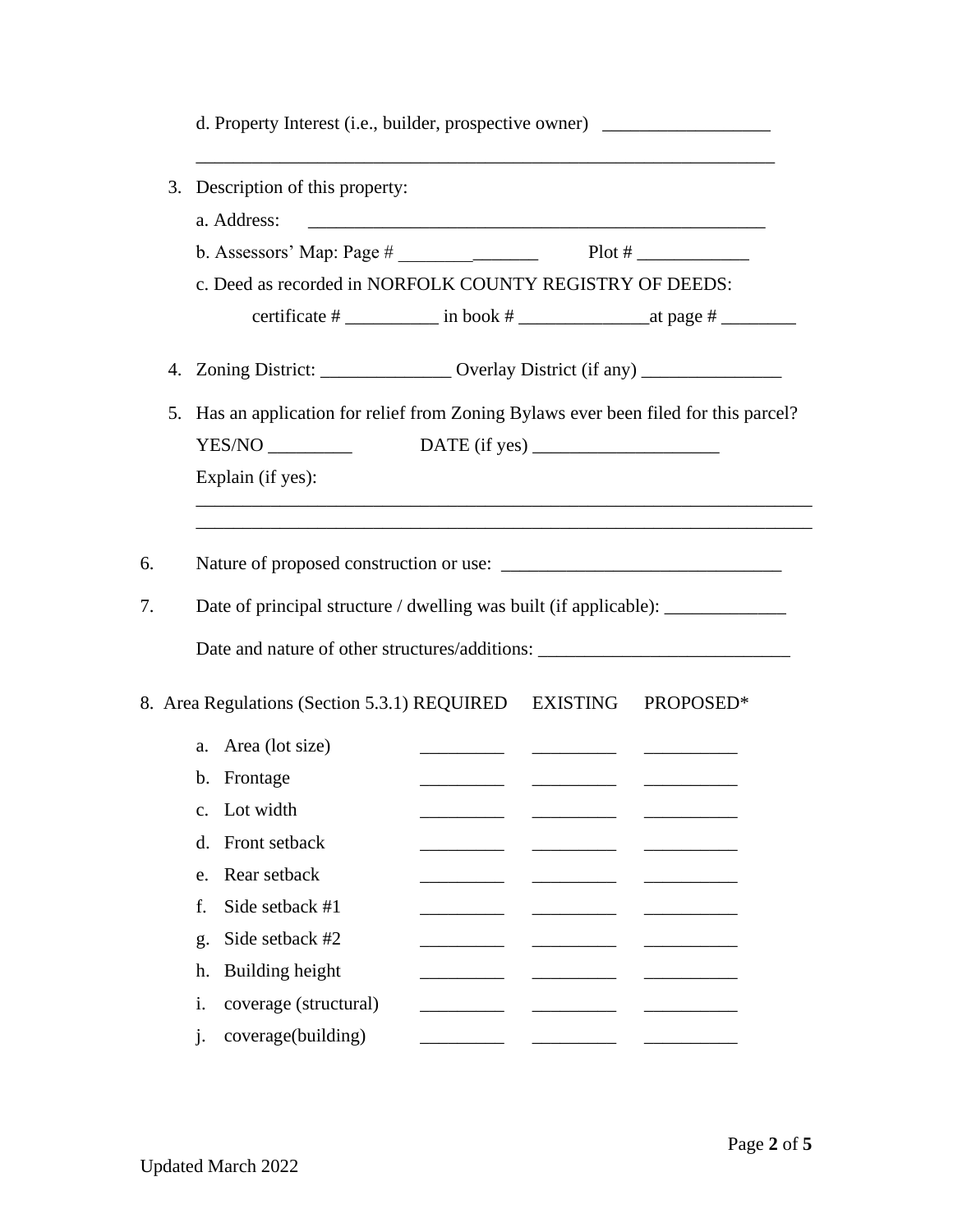\*No blank spaces – put a calculation in each row – leaving anything blank in above section or entering "no change" will be considered incomplete.

9. Do present structure(s) and use conform to all other provisions of the Zoning Bylaw? Yes: \_\_\_\_\_\_\_\_\_\_\_ No: \_\_\_\_\_\_\_ If not, explain: \_\_\_\_\_\_\_\_\_\_\_\_\_ \_\_\_\_\_\_\_\_\_\_\_\_\_\_\_\_\_\_\_\_\_\_\_\_\_\_\_\_\_\_\_\_\_\_\_\_\_\_\_\_\_\_\_\_\_\_\_\_\_\_\_\_\_\_\_\_\_\_\_\_\_\_\_\_\_\_\_ 10: Is this parcel connected to Town Sewer? Yes: No: No: If Yes, state location, and area dimensions: \_\_\_\_\_\_\_\_\_\_\_\_\_\_\_\_\_\_\_\_\_\_\_\_\_\_\_\_\_\_\_\_\_\_\_ 11. Does the owner/applicant own adjacent land? Yes: \_\_\_\_\_ No: \_\_\_\_\_\_\_\_\_\_\_ If Yes, state location, and area dimensions: \_\_\_\_\_\_\_\_\_\_\_\_\_\_\_\_\_\_\_\_\_\_\_\_\_\_\_\_\_\_\_\_\_\_\_

12. Plans submitted herewith are drawn to scale, accurately show all details relevant to the relief being requested, and are complete per Section 2.2 of the Rules of Procedures of the Zoning Board of Appeals:

#### **ALL PLANS**

|             | a. drawn to scale with dimensions on every plan                                                                                                     | (yes/no) |
|-------------|-----------------------------------------------------------------------------------------------------------------------------------------------------|----------|
|             | b. if addition/alteration, proposed construction                                                                                                    |          |
|             | outlined or in red                                                                                                                                  | (yes/no) |
|             | c. each plan stamped by registered engineer,                                                                                                        |          |
|             | land surveyor, or architect (as appropriate)                                                                                                        | (yes/no) |
|             | <b>SITE PLAN</b>                                                                                                                                    |          |
| a.          | eight (8) copies of a site plan $@1" = 20"$                                                                                                         | (yes/no) |
| b.          | north arrow                                                                                                                                         | (yes/no) |
| $C_{\star}$ | Lot lines/ dimensions $\&$ lot area                                                                                                                 | (yes/no) |
| d.          | Structural & building coverage calculations                                                                                                         |          |
| e.          | Flood Plain & Zoning Districts (as applicable)                                                                                                      | (yes/no) |
| f.          | Locations/dimensions of all buildings,<br>driveways, parking areas & other structures                                                               | (yes/no) |
| g.          | boundary lines, names of owners, and locations/<br>dimensions of all buildings, driveways & parking areas<br>on all immediately adjacent properties | (yes/no) |
|             |                                                                                                                                                     |          |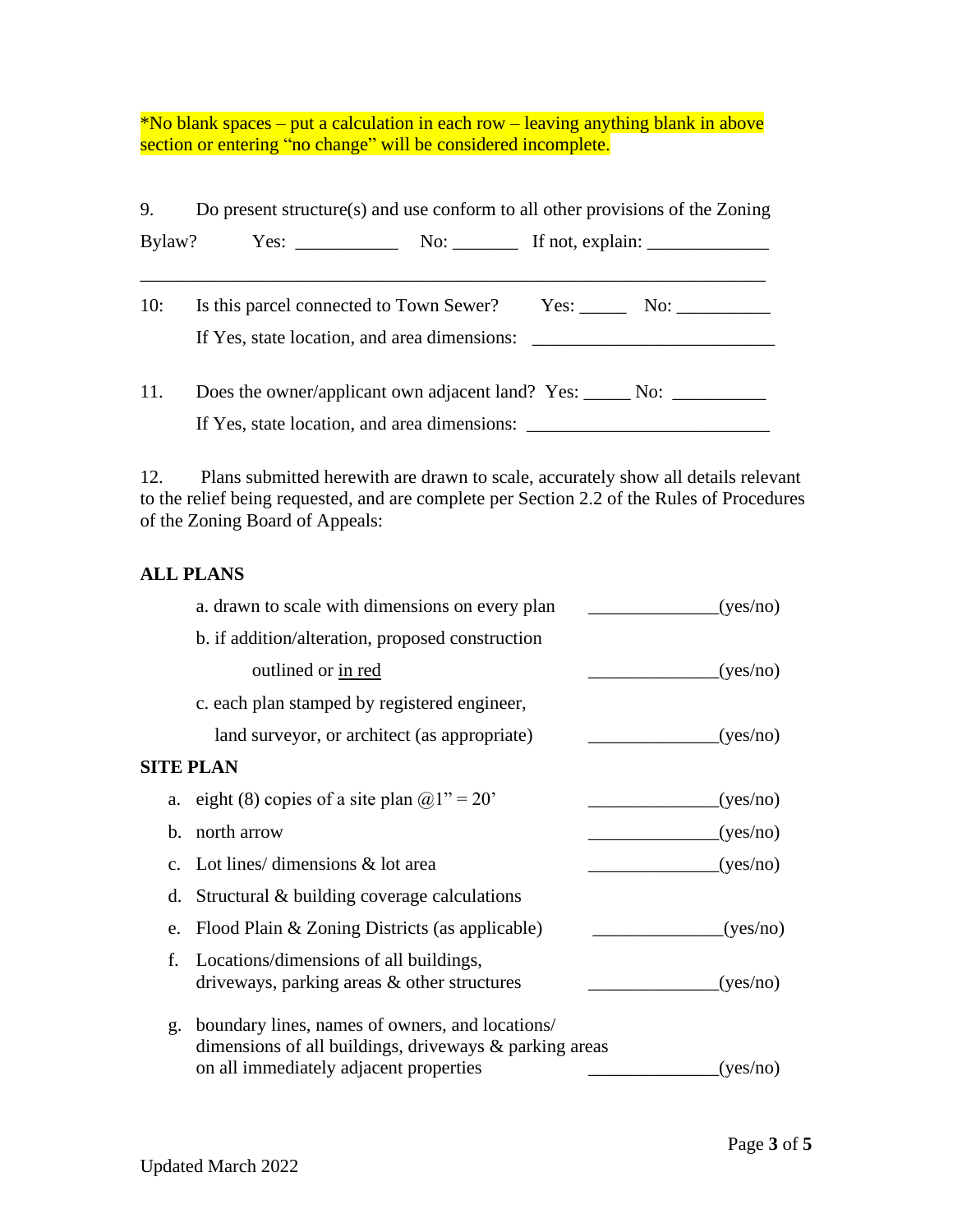| h. Dimensions of all adjacent streets, sidewalks and |          |
|------------------------------------------------------|----------|
| rights-of-way; street names                          | (yes/no) |

## **CONSTRUCTION PLANS**

| a. at a scale not smaller than $\frac{1}{4}$ inch = 1 foot                                   | (yes/no) |
|----------------------------------------------------------------------------------------------|----------|
| b. showing the existing structure(s) as well as<br>all proposed alterations/new construction | (yes/no) |
| c. showing at least 4 exterior elevations<br>(Front, rear, left $\&$ right sides)            | (yes/no) |
| d. shows all heights on all exterior renderings                                              | (yes/no) |
| e. other renderings/photographs (optional)                                                   | (ves/no) |

## **VOLUME CALCULATIONS**

If the proposed construction is increasing massing within a setback, please submit a diagram showing the existing volume within the setback and then the proposed. For example, if you are adding a second story to an existing, non-conforming structure that is within a setback, calculate the existing volume that is sitting within the setback and then how much that second story adds within that non-conforming setback. Also, please calculate the total square footage of each existing non-conforming façade of the structure, and then the total square footage of each proposed additional non-conforming façade, subtract, and then calculate the percentage increase of each non-conforming façade.

13: The following pages provide an accurate list of the abutters and the owners of the land next adjoining abutters: **STAMPED AS CERTIFIED BY BOARD OF ASSESSORS (Two Stamped Abutter's Lists must be presented with application filing)**

14. Signed Statement of Litigation Policy (next page)